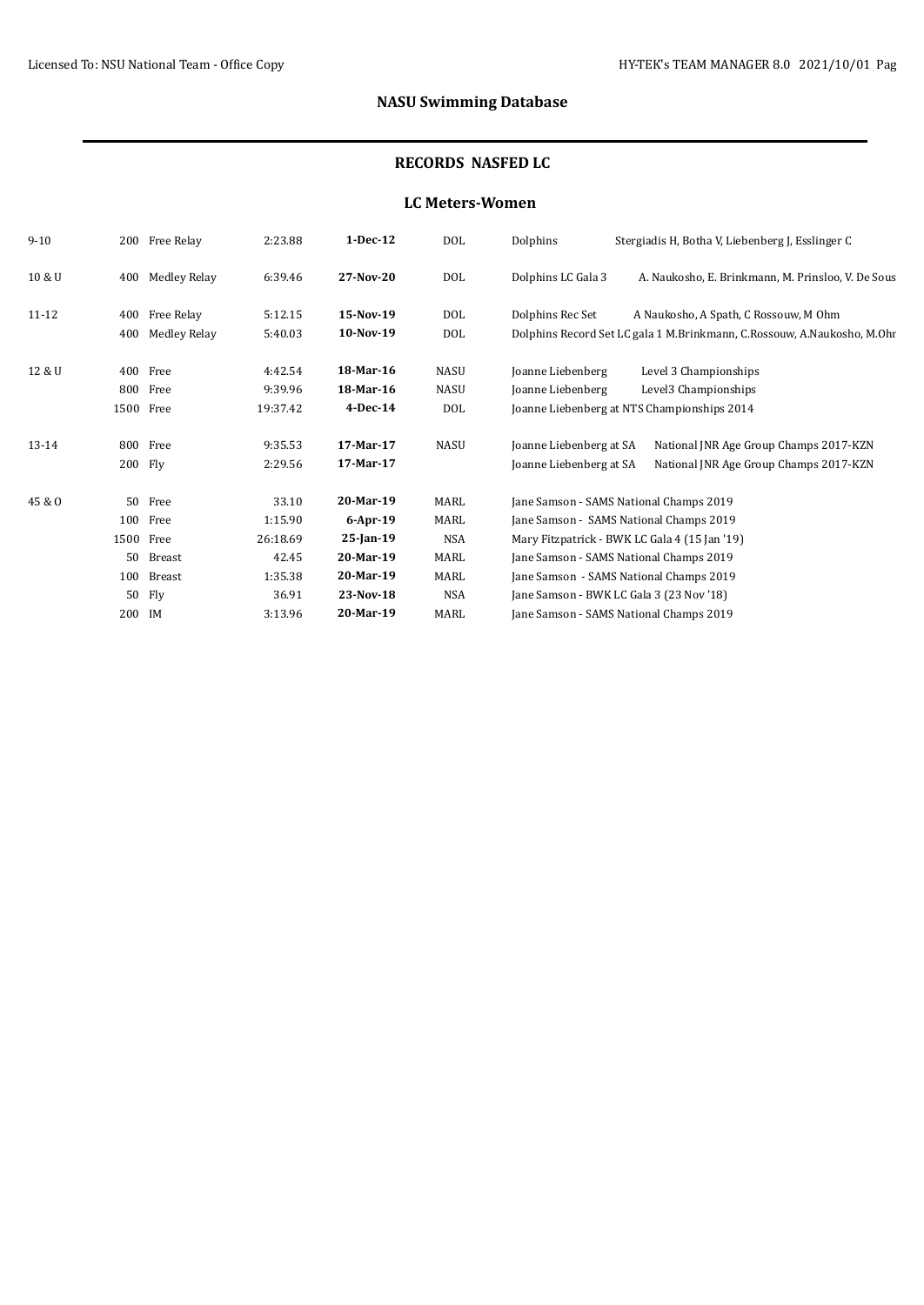# **NASU Swimming Database**

#### **RECORDS NASFED LC**

### **LC Meters-Men**

| 8 & U   | 50   | Free           | 35.70   | 2-Feb-07    | <b>DOL</b> | Alexander Skinner       |                                                          |
|---------|------|----------------|---------|-------------|------------|-------------------------|----------------------------------------------------------|
|         |      | 200 Free Relay | 2:47.06 | 21-Feb-19   | <b>DOL</b> | Dolphins                | Badenhorst A, Badenhorst J, Jiaon N, Steyn R             |
|         |      |                |         |             |            |                         |                                                          |
| $9-10$  | 100- | Free           | 1:10.36 | 5-Dec-08    | DOL.       | Alexander Skinner       | Record set NCASA                                         |
|         | 200  | Free Relay     | 2:16.92 | 26-Feb-15   | <b>DOL</b> |                         | B van der Walt. C. De Jager. E Von Alvensleben, M Burger |
|         |      |                |         |             |            |                         |                                                          |
| 10 & U  | 400  | Medley Relay   | 6:09.42 | $27-Nov-20$ | DOL.       | Dolphins LC Gala 3      | R.Steyn, E. Jansen, N. Jiao, A. Badenhorst               |
|         |      |                |         |             |            |                         |                                                          |
| $13-14$ | 400  | Medley Relay   | 4:47.47 | $27-Nov-20$ | <b>DOL</b> | Dolphins LC Gala 3      | 0. Durand, R. Zhou, N. Esslinger, O. Ohm                 |
|         |      |                |         |             |            |                         |                                                          |
| 45 & O  | 100  | Back           | 1:26.88 | 27-Feb-20   | MAC        | Johan Bekker Record Set | <b>BWK LC Nationals</b>                                  |
|         | 200  | Breast         | 3:52.37 | 15-Nov-19   | <b>MAC</b> | Johan Bekker Record Set | BWK LC Gala 2                                            |